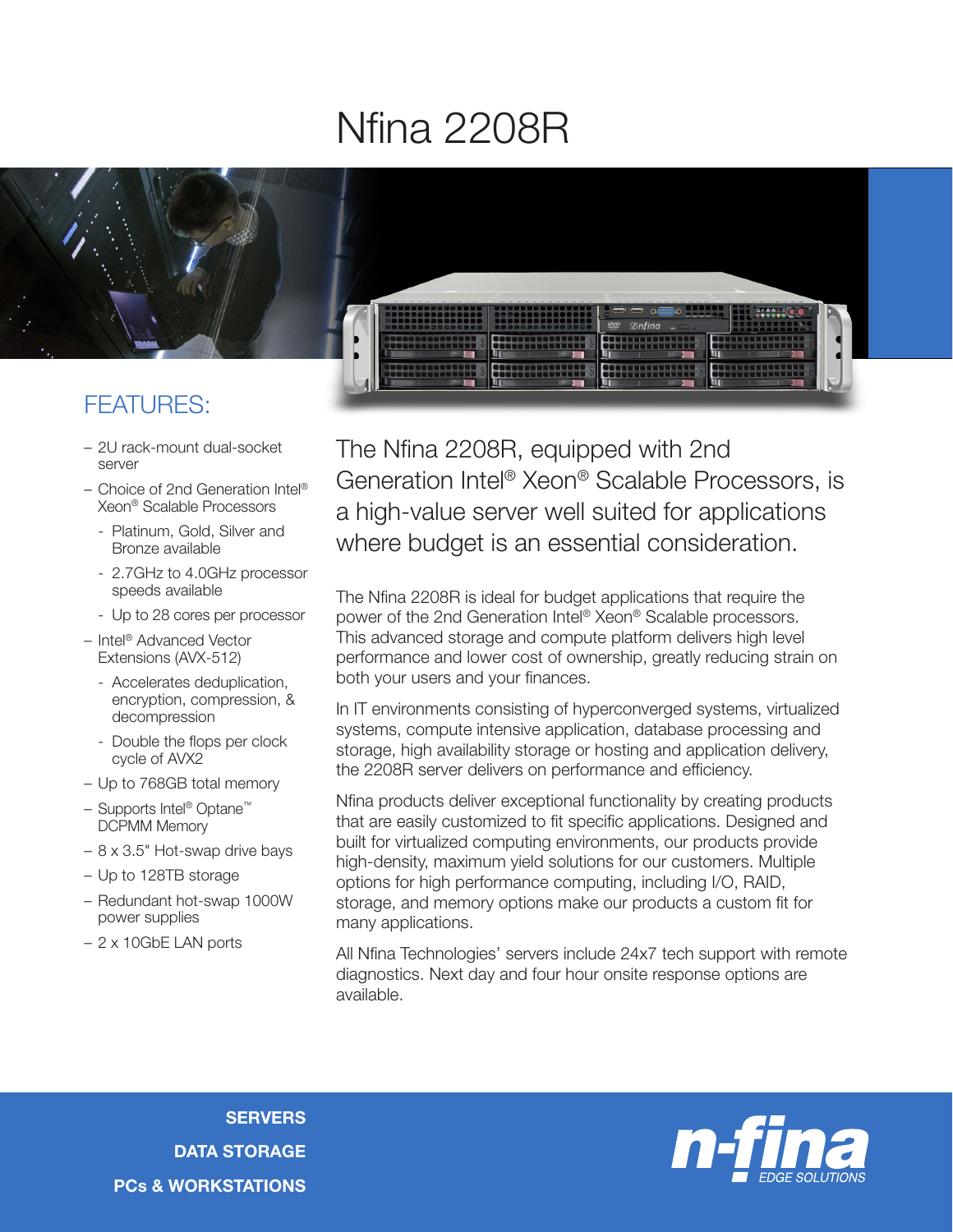## NFINA 2208R

| <b>SPECIFICATIONS</b>   |                                                                                                                                                                                                                                                                                |
|-------------------------|--------------------------------------------------------------------------------------------------------------------------------------------------------------------------------------------------------------------------------------------------------------------------------|
| Form Factor             | 2U rack-mount, 3.5" x 17.2" x 25.5"                                                                                                                                                                                                                                            |
| Operating Temperature   | 10°C to 35°C (50°F to 95°F)                                                                                                                                                                                                                                                    |
| Processors              | 2nd Generation Intel® Xeon® Scalable Processors, up to 28 cores each                                                                                                                                                                                                           |
| Processor Speed         | Up to 2.7GHz to 4.0GHz                                                                                                                                                                                                                                                         |
| CPU Cache               | Up to 39MB                                                                                                                                                                                                                                                                     |
| Socket                  | Dual Socket P (LGA 3647)                                                                                                                                                                                                                                                       |
| Memory                  | 16 DIMM slots, DDR4 ECC RDIMM/LRDIMM 2666/2933 MHz<br>768GB Max memory capacity<br>Intel <sup>®</sup> Optane <sup>™</sup> DC Persistent Memory supported                                                                                                                       |
| Storage                 | 8 x 3.5" or 2.5" hot-swap drive bays (2.5" requires adapter)<br>Supports: SSD and HDD drives<br>1 x internal M.2 NVMe/SSD (2260/2280/22110), PCle (optional)                                                                                                                   |
| <b>Optical Drive</b>    | 1 x 5.25" Slim DVD, SATA drive (optional)                                                                                                                                                                                                                                      |
| Maximum Storage         | Up to 128TB, depending on drive type                                                                                                                                                                                                                                           |
| Software RAID           | 0, 1, 5, 10 support                                                                                                                                                                                                                                                            |
| Hardware RAID / Caching | Hardware RAID optional, Caching available                                                                                                                                                                                                                                      |
| Input Voltage           | 100-127V @ 9-12A, 50/60 Hz<br>200-240V @ 6-7.2A, 50/60 Hz                                                                                                                                                                                                                      |
| Power Supply            | Redundant hot-swap 1000W AC power supplies with PMBus                                                                                                                                                                                                                          |
| Remote Management       | IPMI 2.0, KVM over HTML5                                                                                                                                                                                                                                                       |
| <b>TPM</b>              | Version 2.0, optional                                                                                                                                                                                                                                                          |
| Software Certifications | VMware® ESXi 7.0 Certified                                                                                                                                                                                                                                                     |
| OS Supported            | Microsoft <sup>®</sup> Windows Server <sup>®</sup> 2016, 2019, Windows <sup>®</sup> 10, VMware®<br>ESXi <sup>™</sup> 6.5-7.0, Open-E® JovianDSS™ & DSS7, Red Hat® RHEL 7.3-7.x,<br>SUSE® SLES 11, 12, Ubuntu 16, 17, CentoOS™ 7, XenServer® 7.1-7.6,<br>more options available |
| Certifications          | UL or CSA Listed (USA and Canada), FCC Class A (US), CE (Europe), RoHS (Europe)                                                                                                                                                                                                |
| Warranty                | 5 years                                                                                                                                                                                                                                                                        |